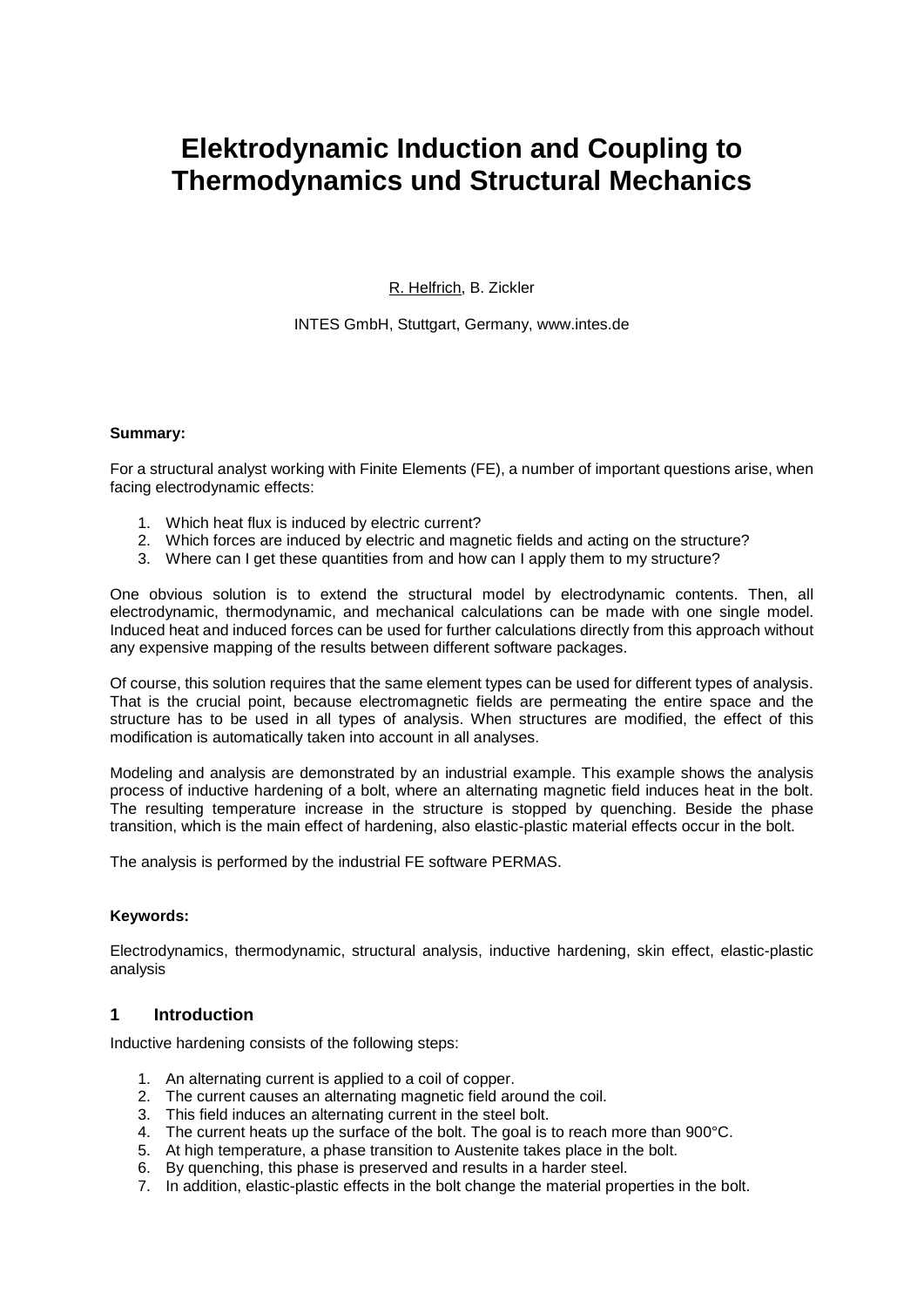Fig. 1 shows the dimensional specification of a hardening scenario in 2D together with a 3D FE model. The 3D effect is due to the coil, which is not modeled in an axisymmetric way. Axisymmetric models have many advantages, but here the focus is to demonstrate the possibility of 3D models.



*Fig. 1: Model set-up for inductive hardening of a bolt*

## **2 Model**

To achieve a unified model for all the intended analysis types, the different types of degrees of freedom have to be taken into account by the same geometric type of finite element. E.g., the solid elements in the bolt have to handle magnetic and electric potential as degrees of freedom beside temperature and displacements. Fig. 2 collects all the information about degrees of freedom for all contributing fields and the related elements in the model.

|                       | <b>Degrees of Freedom</b>                                                                                                  | <b>Elements</b>                                            |
|-----------------------|----------------------------------------------------------------------------------------------------------------------------|------------------------------------------------------------|
| Elektromagnetic field | Potential $r = \begin{Bmatrix} A \\ \phi \end{Bmatrix}$<br>Magnetic vector potential A<br>Scalar elektric potential $\phi$ | Bolt, coil, air, semi-infinite<br>elements at the boundary |
| Temperature field     | Temperature T                                                                                                              | Bolt, heat convection at the<br>surface                    |
| Displacement field    | Displacement $\boldsymbol{r} = \begin{Bmatrix} u \\ v \\ w \end{Bmatrix}$                                                  | <b>Bolt</b>                                                |

*Fig. 2: Different types of degrees of freedom for the analysis of inductive heating*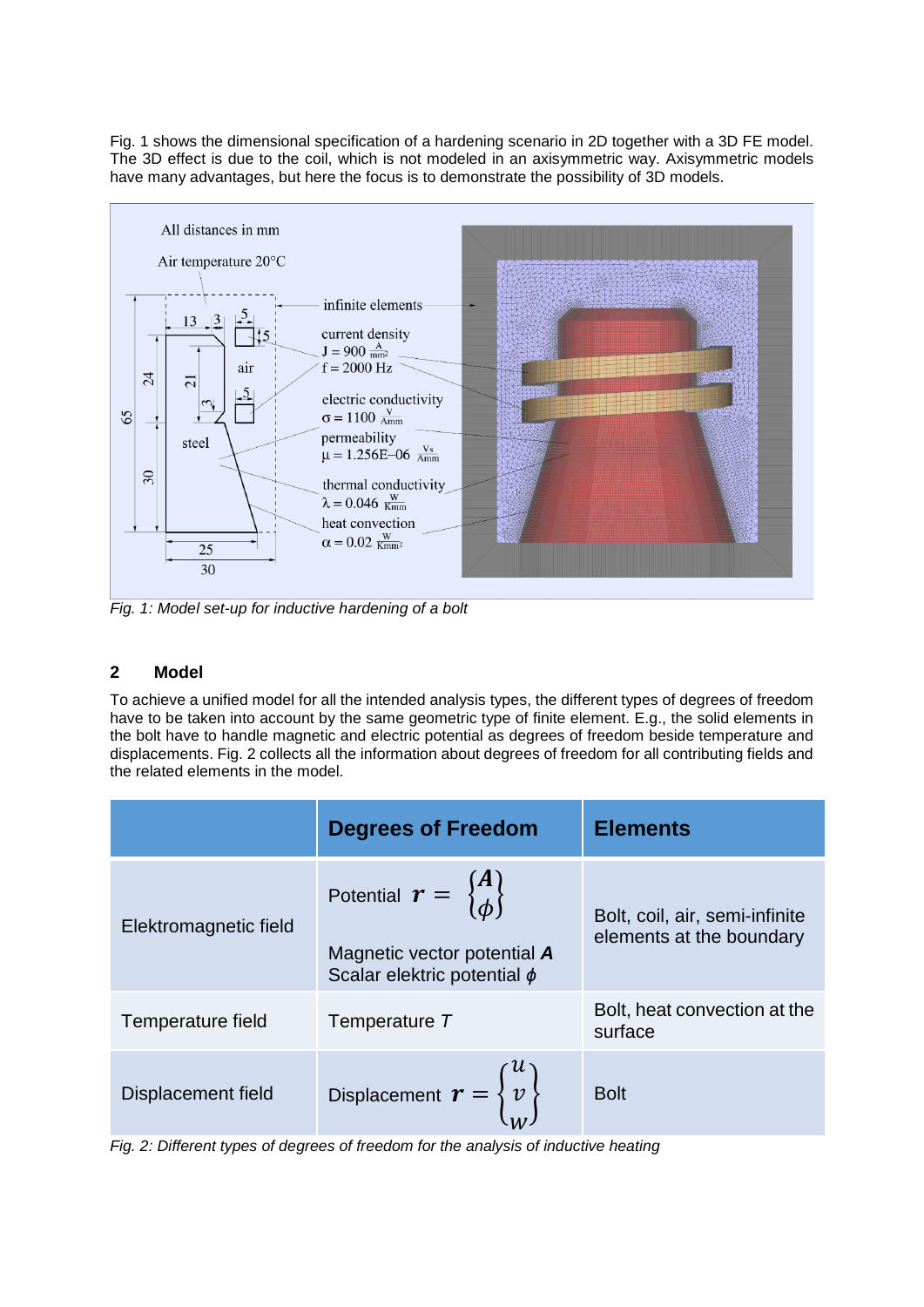## **3 Induction**

To calculate the induced current in the bolt, a transient analysis is required under a harmonic alternating current load in the coil. Electric conductivity and permeability are the relevant material properties. Fig. 3 shows the electric and the magnetic fields when they reach their maximum values. The amplitude values are visualized.



*Fig. 3: Electric and magnetic field around the bolt*

The current is typically induced only at the surface with a rather low depth. This effect is known as skin effect and for the steel properties given, the skin depth is predicted to 0.34 mm, where the current is already reduced to about one third of the value at the surface. This depth measure is also used as mesh size at the bolt's surface. Fig. 4 shows the induced current in the bolt on the left and the induced heat flux due to this current on the right.



*Fig. 4: The skin effect for induced current at the bolt's surface and the derived heat flux*

# **4 Heating up and Quenching**

The heating up phase of the process lasts for 0.075s, while the quenching phase has a duration of 1.0s. This quenching is modeled by a high enforced heat convection at the bolt surface of 20000.0 W/Km2. The temperature after heating up reaches about 950°C and after quenching the maximum temparature is about 70°C. Fig. 5 shows the temperature fields after heating up on the left and after quenching on the right.